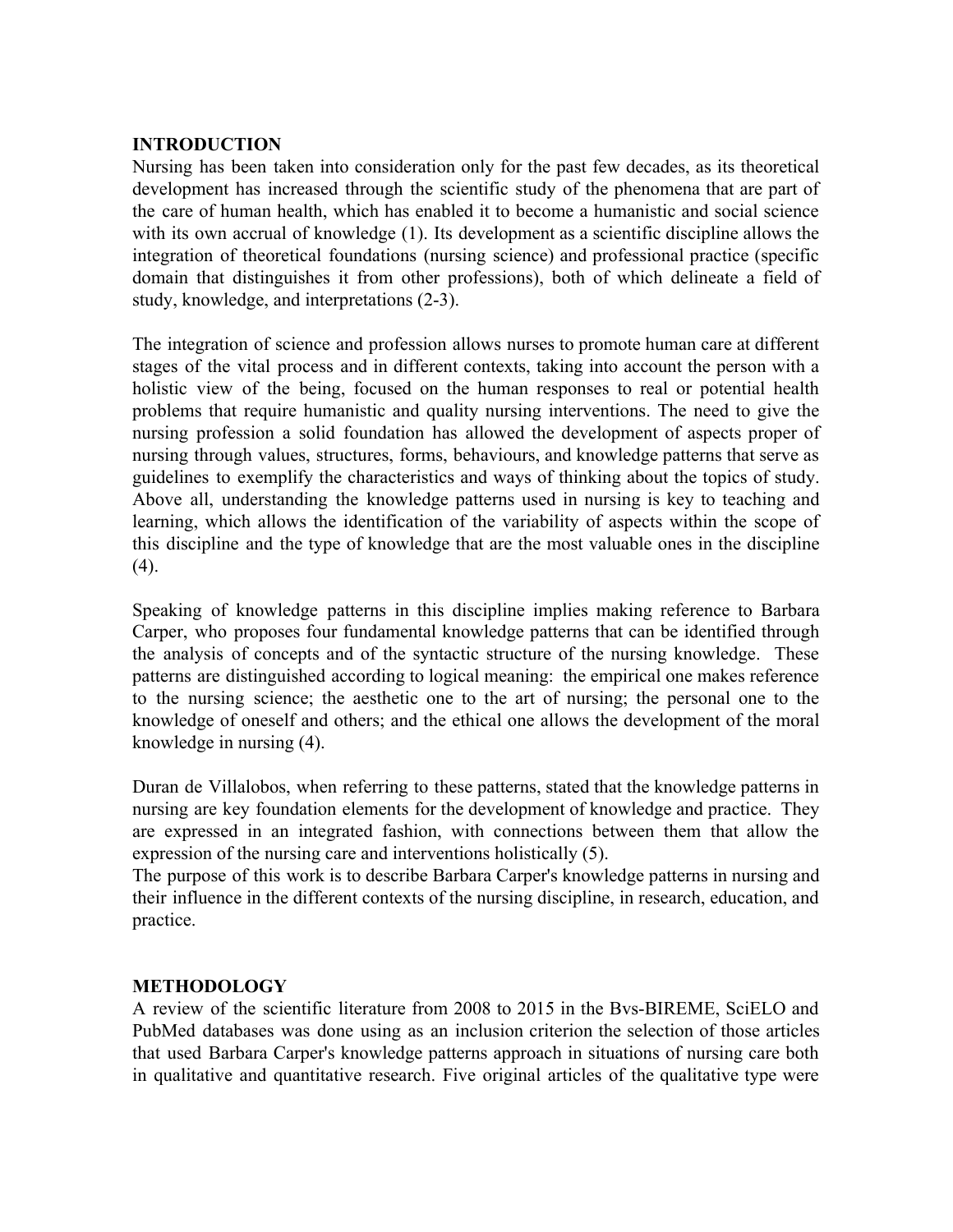selected, two other of the quantitative type and two revision and analysis articles that establish proposals to develop the knowledge patterns when providing nursing care.

#### **Knowledge Patterns**

A definition of the terms "patrón" (pattern) and "conocimiento" (knowledge) by the Real Academia Española allows us to understand their meaning. "Patrón" refers to a model that serves as a sample to obtain something that is always the same, while "conocimiento" allows us to know or to have a notion of something. "Conocer" (from latin cognoscĕre -learn) means to find out by the exercise of intellectual faculties the nature, qualities, and relations of things (6).

Devlin in 1999 said that knowledge is not an object, it requires a knower. He thinks that it is an intrinsically human activity that allows someone to obtain information to use it for a particular purpose. It also contains beliefs, values, commitments, experience, contextual information, expert perceptions, and intuition; therefore, it becomes a deliberate action that deals with meanings, depending on the specific contexts where it is obtained from or produced in (7). According to the knowledge hierarchy proposed by Bende and Fish (2000), when individuals process the information, they do it through the personal application of values and beliefs. Thus, knowledge is conceived as a continuous flow that goes from obtaining data (through documents or databases) and then compressing it for a particular purpose (meaning, relevance, and purpose are added) becoming knowledge (7).

For the nursing discipline this hierarchy of knowledge is relevant because it implies a conscious act, a particular and individual way of visualising the complexities of a situation, and to gather the internal resources already experienced to give it meaning. It represents the practical use of abilities, skills, and knowledge to provide integral nursing care, consciously and deliberately, and particularising each situation as a unique care experience for the nurse and the patient (1).

## **Barbara Carper's Nursing Knowledge Patterns**

Barbara Carper in 1978 described what she called fundamental nursing knowledge patterns and stated that the body of knowledge that supports nursing is shown through patterns, that is, through characteristic ways of external and internal expression that show the way that a phenomenon is thought of (5). These patterns were published on the first edition of Advances in Nursing Science, based on her doctoral work, where she created a nursing knowledge pattern typology that she called: empirical/nursing science, aesthetic/the art of nursing, the personal component of nursing knowledge, and ethical/the moral component of nursing knowledge (8).

 The introduction to this typology somehow allowed organising, clarifying, and exploring various situations where nursing exercises its care practice. Each knowledge pattern makes significant contributions to the nursing discipline in specific areas of its development. Duran de Villalobos said that they are intertwined and indivisible, they enable to focus the discipline development by guiding its practice and that they emerged from the analysis and structure of the nursing knowledge. In addition, she said that each pattern is different from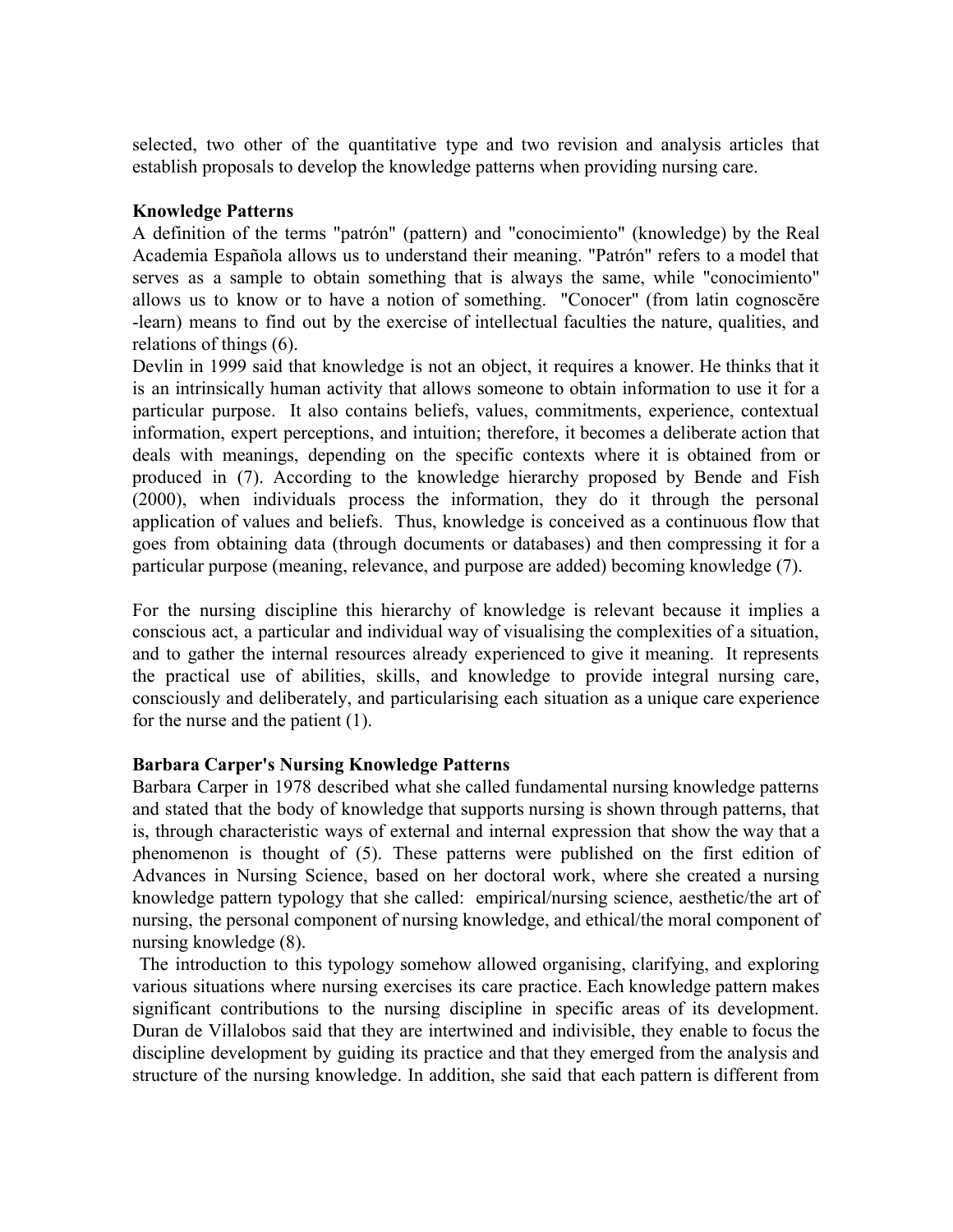the whole of nursing, but in turn it contributes to the total knowledge and it is equally important (9).

Carper's knowledge patterns, from their beginnings, were incorporated to the nursing teaching and practice because they were deemed key elements to provide evidence of the discipline knowledge, because each pattern represents a type of knowledge that can be understood and believed (9). In addition, they increase the epistemological complexity and diversity of nursing (10). It is important that all the knowledge patterns be incorporated as a whole, so as to contribute to nursing clinical decision-making deliberately and rationally. Failing to do so can hinder effective choices and produce negative results in the care provided (11).

## **Description of Carper's Knowledge Patterns**

The empirical pattern was designated as the science of nursing. It refers to the use of general laws and theories with the aim of describing, explaining, and foreseeing phenomena of particular concern for the discipline. It provides empirical evidence that can be used for the organisation and classification of the nursing knowledge (4). The advancement in scientific theories and conceptual models has allowed the development of the nursing science and practice, paradigmatic changes, explanation and prediction of facts that produce new perspectives to approach the familiar phenomena of health and illness in relation to the human life process (12). The literature allows claiming that the empirical pattern has been the one that has contributed objective and tangible evidence to nursing the most. It provides the theoretical basis to go on developing its own knowledge and allows the development of research in various areas of interest. Its results contribute a range of theoretical and practical elements that allow laying the foundations of the professional practice in order to improve the quality of the care provided. In relation to this pattern, Jacobs and Chinn said that the empirical knowledge represents the knowledge accrued through sensorial experience. It involves knowledge acquired and passed on through understanding (11). They suggest questions such as: What does it represent? and How does it become representative? The answers allow to provide methodological theoretical support by laying the foundations of the professional practice, implementing theories and models proper of nursing on the basis of the issue to be approached, developing proposals to improve the nursing care, and contributing findings to show the disciplinary development (11). CARPER KNOWLEDGE CARTERION CONTEND AND CHECAR CONTEND IMPORTING.<br>
The whole of nursing but in turn it cuttinuous to the total knowledge and it is equally<br>
important (9),<br>
Carper's Frondotige patterns, from their heginning

The aesthetic pattern or the art of nursing is not the result of the empirical research. Carper argued that therefore, there can be conscious reluctance to include it as a nursing knowledge. It could be described as a tacit admission that nursing is partially an art at least. She also said that she had made no sufficient effort to elaborate this knowledge or make it explicit, where so many think of art as a general category of technical and manual abilities developed in the nursing practice (4). An aesthetic experience implies the creation and/or appreciation of singular or particular expressions of subjective possibilities, imaginary or real, that emerge from a discursive projection of language (4). In this sense, it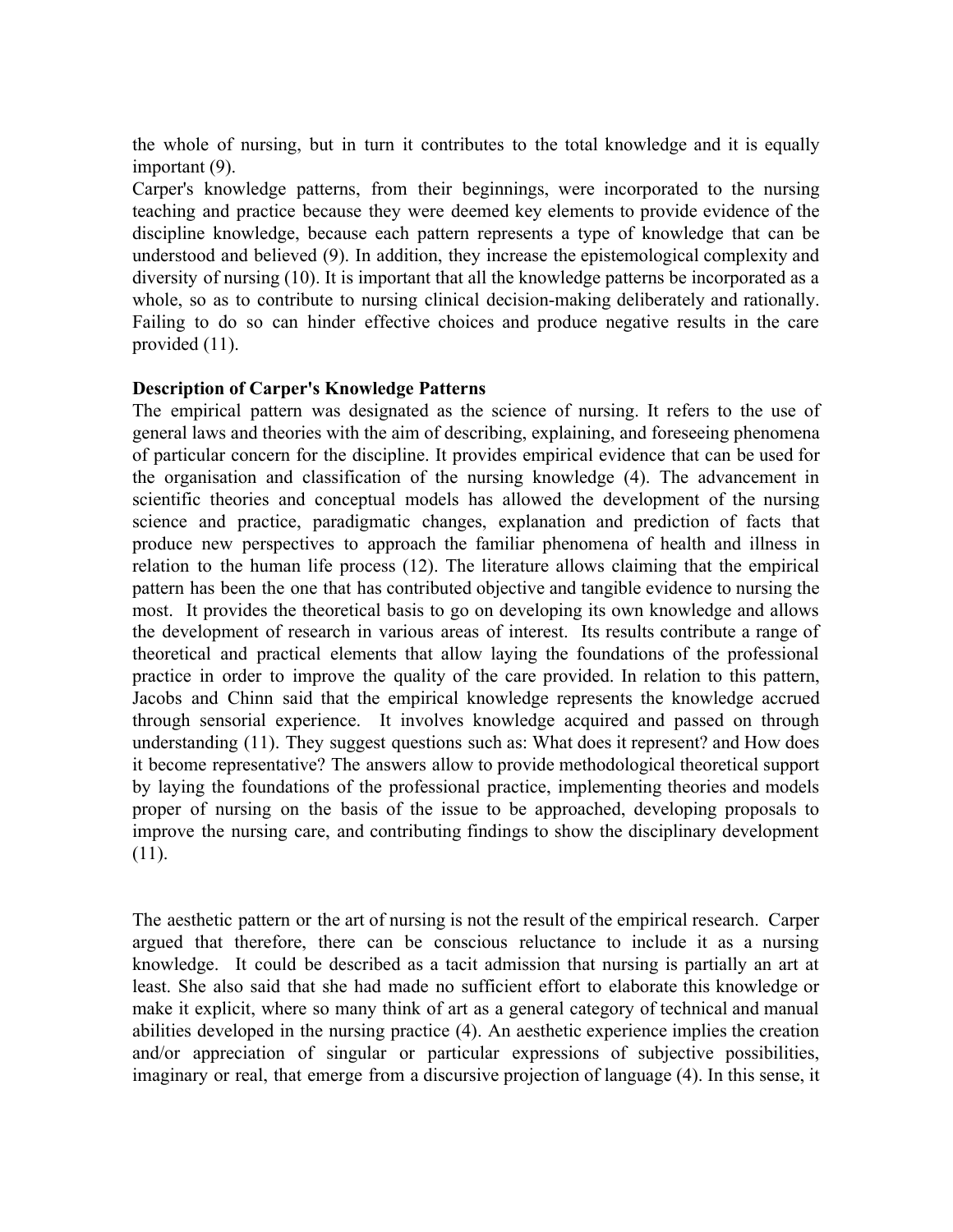is necessary to develop communication abilities, be creative, empathise and establish a humanised therapeutic relationship with the patient/family in order to identify objective and subjective aspects that enable detecting the real needs of the patients going through a health-illness experience so as to create an environment that favours their recovery (13). The main role of nurses is to act as sensitive and proactive human beings that distinguishes them from other health professionals, because their professional conduct will reflect "the art" present in all aspects of the nursing practice (5, 14). Developing the aesthetic creation in nursing is complex, it requires abstraction, which shows through the interactions, care interventions, and the attitudes that nurses develops in response to the people. It allows the transformation of the immediate patient-nurse encounter in a perception that is significant in itself, it provides meaning, and it shows in the action taken by the nurse (7, 15). In care, aesthetics not only implies applying scientific knowledge, but showing that priority and key measures are taken so that the patient recovers or develops the capacity to face the situation. This change allows the well-being of the patient and will be the reflection of the actions taken by the nurse.

Empathy is an important mode in the aesthetic knowledge pattern. Putting it into practice allows getting to know the other person in singular and particular situations. "That is the experience of feeling through empathic knowledge". Nurses have many abilities to perceive and empathise with other people's lives, they have a wide range of knowledge that allow them to identify and understand various ways of perceiving the reality and to effectively provide care. Because of the above, it is important that nurses ask themselves the following questions: Do I know what I do? and Do I do what I know? On the basis of these questions the nurses will develop the art in their professional performance as assertively as possible (11).

The personal knowledge pattern expresses the knowledge of oneself (in relation to others). From the intrinsic perspective, it is considered fundamental; it requires the development of "personal knowledge". That is why it is the most problematic to command and teach, but at the same time it is the most fundamental in order to understand the meaning of health in terms of individual well-being (11, 16). For nursing, the interpersonal process that involves interaction, relations, and exchanges between the nurse and the patient is fundamental. This is achieved by getting to know oneself and understand others in order to establish therapeutic relations that favour the individual's health (4, 11). The complexity of developing and showing this knowledge pattern is due to the fact that it involves the "experience of the self", which is obtained by developing personal realities and potentialities facilitating the processes of experiencing, finding oneself, and focusing involved in the ongoing task of knowing oneself. If the nurses do not know themselves, it will be difficult to establish a relationship with other human beings, understand them or face them as persons, thus creating barriers in the care relationship provided. It is important to develop authenticity as a fundamental element in the relationship with others, it implies revealing the "personal self" (what we are in reality is known in private) at any moment or in any situation, while the "external self" is the one most commonly shown and it can easily CARPER KNOWLEDGE PATTERNS AND CONTEGES AND CONTEGES DONE IN SURFACE AND MONETATION IN A humanizad therapeutic relationship with the pattern limit of the particles and solicity and and<br>highlestow appears that candot describ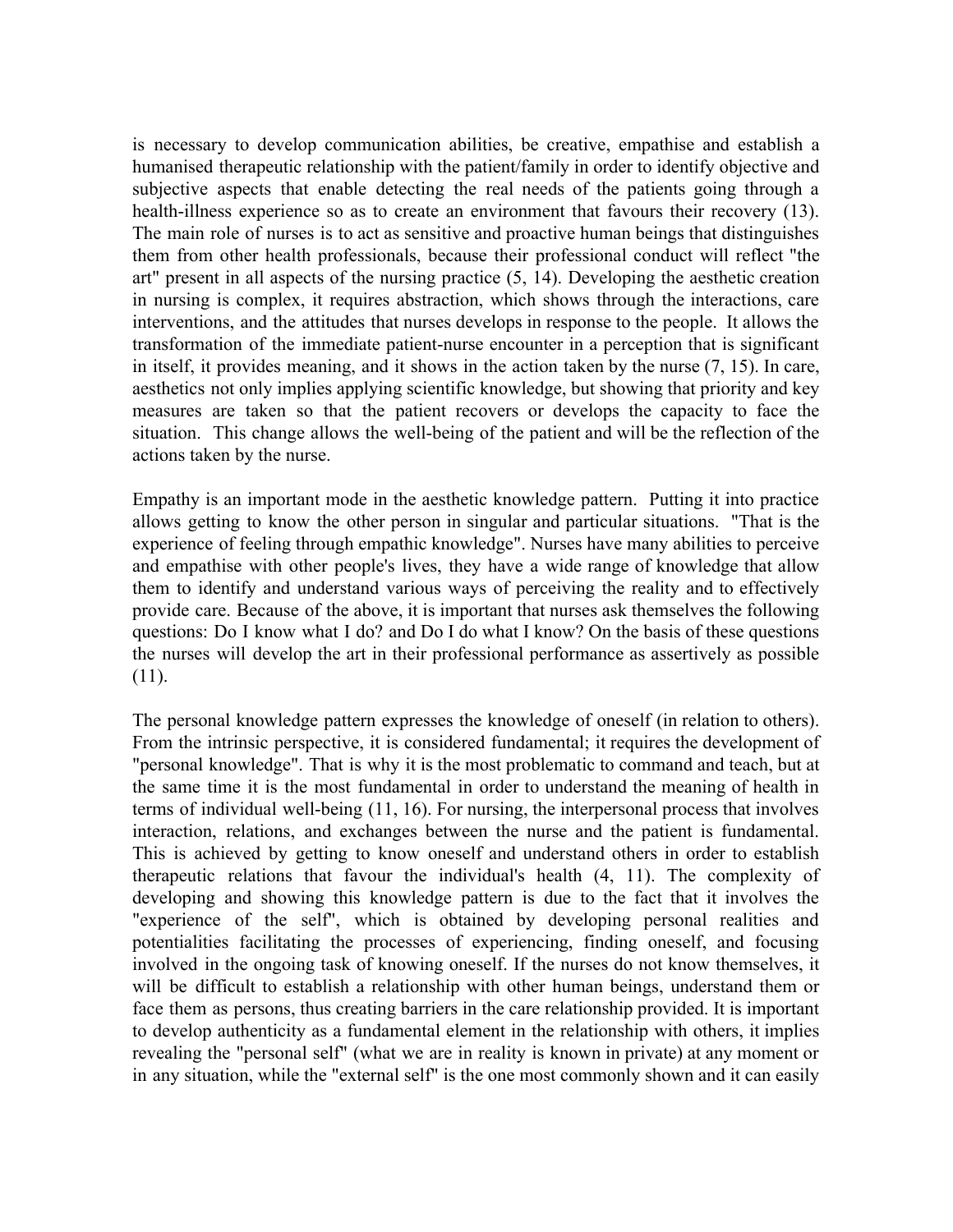be revealed to others. But it does not necessarily mean that the interaction relationships are authentic. Jacobs and Chinn said that this pattern shows "authenticity through the development of the self" (11). Developing this potentiality is achieved through a rich and full inner life. That nursing is sensitised through the use of art, poetry, literature, storytelling, and all those techniques that allow making an effort to understand the human being (person) is a priority (8). It is important that nurses ask themselves Do I know what I do? and 'Do I do what I know?', which allow analysing what is really done in the practice by identifying the true self, acting with authenticity or not and allowing a reflection that is congruent with our professional performance (11).

The ethical knowledge pattern is the moral component of the discipline. It allows showing the duties of the discipline on the basis of personal, professional, and institutional humanistic values (17). Furthermore, it establishes the commitment and respect to human life, it supports personal decision-making in difficult and complex situations of the present world of healthcare, it allows making choices when questioning about moral rights and mistakes in the actions relative to care, treatment of illnesses, and health promotion (4, 15). In order to rule ethical conduct, there are moral and ethical codes proper of the profession, which allow guiding the ethical-professional conduct of nurses based on the compulsory primary principles of preserving life, alleviating suffering, promoting health. However, these do not provide answers to moral issues of difficult personal choice. At present, these situations are very common in the health systems. Nurses have to face these facts by using and applying principles and duties of the discipline (15). This pattern must show that nurses' performance is in line with a morally accepted conduct, adding elements such as virtue, empathy, and compassion when making individual decisions consciously and deliberately on the basis of the empirical knowledge that every professional must show as an individual, with feelings of totality and integrity, which is explained from the epistemological point of view (what is known that a nurse must do) (10). The ethical pattern in nursing implies understanding the different philosophical stands in order to answer Jacobs and Chinn's questions What is good? What is right? 'What is fair?' in the situations of care that nurses implement in the patient or when facing ethical or bioethical dilemmas (4, 5, 11). It allows nurses to establish therapeutic relationships of respect, execute nursing interventions based on an informed consent by considering people in their integrity and totality, as inalienable individuals, with rights as persons and patients. In addition, Martínez stated that they also need the capacity to show sensitivity in particular situations, establish links with the family and health team to manage care, show commitment to the profession, act with respect, tolerance, and solidarity, promote autonomy, justice, and above all, protect the patient by causing no harm whatsoever (14, 18). CARPER KNOWLEDGE PATTERNS AND CHRESSION IN NEW REVIEW SIGNAL and CARE and CARE and CARE and CARE and channel and that this pattern shows "authenticty strongly the developed particle of the gelf (11). Developed bis possess

After the publication of these nursing knowledge patterns, ten years after, Jacobs and Chinn published in 1988 a nursing knowledge model based on the four knowledge patterns originally named by Carper, consisting in a proposal to present the dimensions that were present in each knowledge pattern, which allowed understanding them. These are: a) the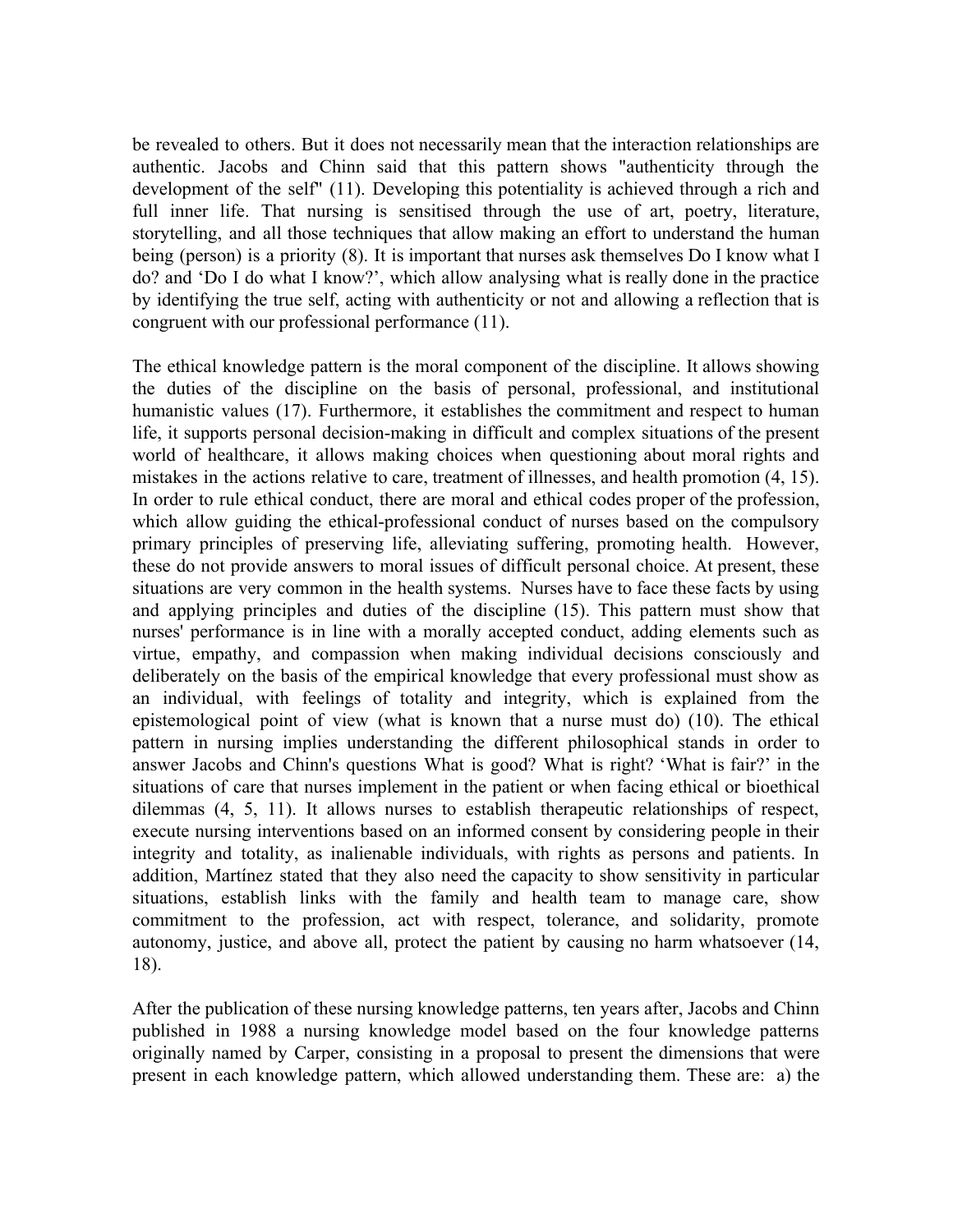creative one, which enables understanding how knowledge is created, b) the expressive one, which grasps how the pattern is shown and recognised, and c) the evaluative one, which allows examining knowledge by means of key critical questions, within a development context, and using credibility indexes to prove the knowledge developed. Table 1 shows the dimensions of the Nursing Knowledge Model proposed (11).

| <b>DIMENSIONS</b> | <b>CHARACTERISTICS</b>                                                                                                                        |  |  |  |
|-------------------|-----------------------------------------------------------------------------------------------------------------------------------------------|--|--|--|
| Creative          | It understands how knowledge is created and spread through<br>use. It implies the interaction of the product process, it implies<br>movement. |  |  |  |
| Expressive        | It grasps how the knowledge pattern is shown and recognised.                                                                                  |  |  |  |
|                   | It provides a knowledge examination through:                                                                                                  |  |  |  |
| Assessment        | Asking critical questions about the types of knowledge                                                                                        |  |  |  |
|                   | 2. Within a process context                                                                                                                   |  |  |  |
|                   | Using a specific credibility index pattern<br>3.                                                                                              |  |  |  |

| Table 1. Dimensions of the Nursing Knowledge Model |
|----------------------------------------------------|
|----------------------------------------------------|

## Source: Jacobs-Kramer M, Chinn P. Perspectives on knowing: A Model of Nursing Knowledge (1988)

The model proposed by Jacobs and Chinn has allowed identifying the elements considered as key and that must be present when developing each nursing knowledge pattern. It facilitates understanding each one of them and allows analysing whether each pattern is being adequately developed by evaluating them.

Another pattern incorporated to the existing nursing knowledge is the one developed by White in 1995, called socio-political pattern. Considered as the fifth knowledge pattern, it allowed learning the socio-political context of the patient and the socio-political context of the nurse by taking into account the environments where people developed and their interactions, being fundamental to understand them in their entirety. This pattern allows understanding the relevance of nursing in society and vice versa without neglecting the policies socially established (8, 17). White said that the other patterns answer the questions: Who? How? and What? of the nursing practice, while the socio-political context answers 'Where?' thus answering what the situation where the nurse establishes relations with the patient is, by approaching the context where nursing and health care take place (8). CARPER KNOWLEDGE PATTERNS AND EXPRESSION IN NURSING CARE: REVIEW STUDY 80 Enfermería: Cuidados Humanizados, Vol. 7, nº 1 - Junio 2018 - ISSN: 1688-8375 ISSN en línea: 2393-6606

Table 2 Shows what Jacobs and Chinn included as key elements in the Nursing Knowledge Model for each of Carper's patterns according to their dimensions (8, 11).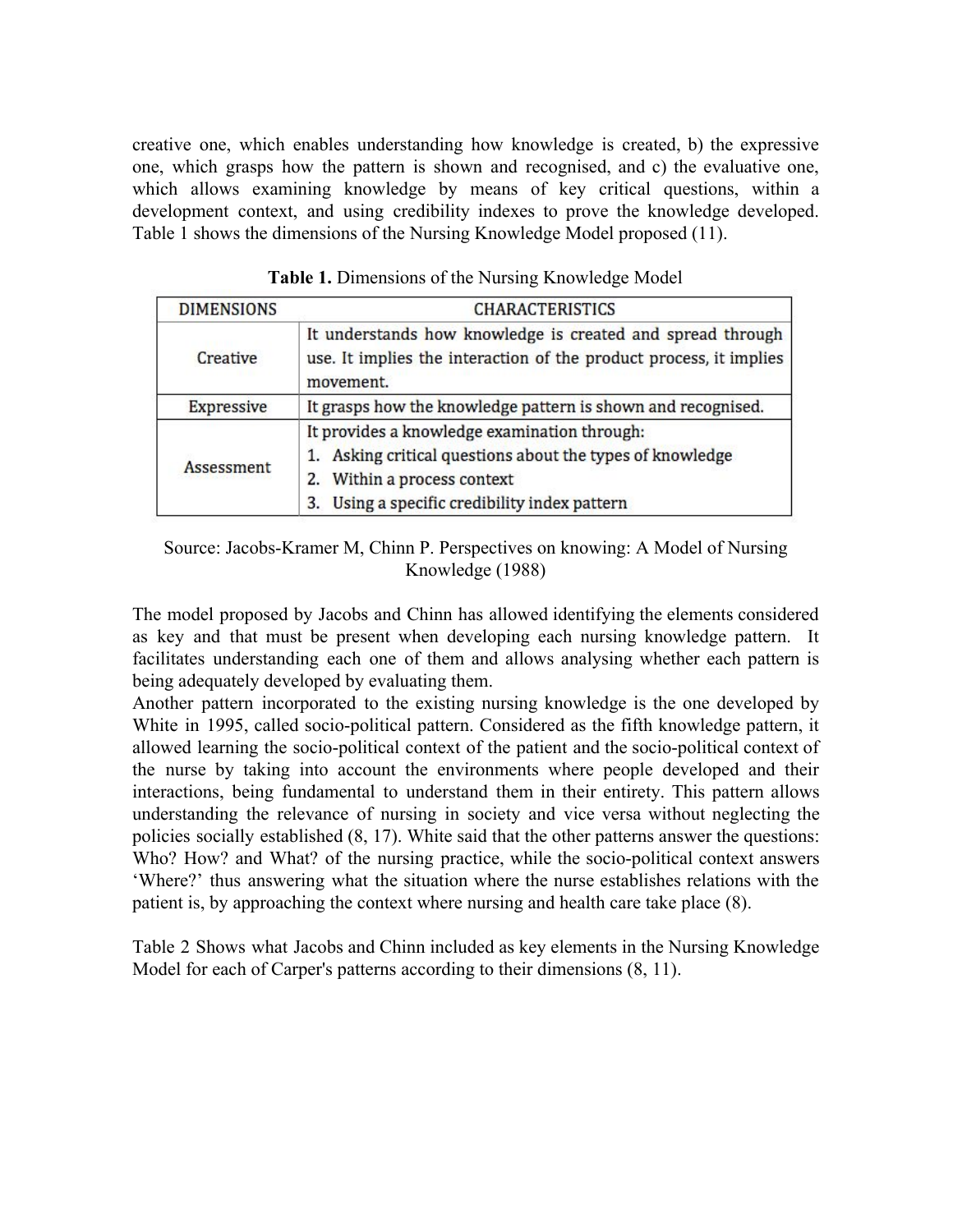|                        | <b>DIMENSION</b>     | <b>EMPIRICAL</b>                                                                                                                                                                                                                                                                                                                                                                                                                                                                                                                                                                                                                                                                                                                    | <b>ETHICAL</b>                                                                                                                                            | <b>PERSONAL</b>                                                                          | <b>AESTHETIC</b>                                   |
|------------------------|----------------------|-------------------------------------------------------------------------------------------------------------------------------------------------------------------------------------------------------------------------------------------------------------------------------------------------------------------------------------------------------------------------------------------------------------------------------------------------------------------------------------------------------------------------------------------------------------------------------------------------------------------------------------------------------------------------------------------------------------------------------------|-----------------------------------------------------------------------------------------------------------------------------------------------------------|------------------------------------------------------------------------------------------|----------------------------------------------------|
| Creative<br>Expressive |                      | <b>Describing</b><br><b>Explaining</b><br>Predicting                                                                                                                                                                                                                                                                                                                                                                                                                                                                                                                                                                                                                                                                                | Valuing<br>Clarifying<br>Advocating<br>Codes<br><b>Standards</b><br>Normative-<br>ethical<br>theories<br>Descriptions<br>of ethical<br>decision<br>making | Encountering<br>Focusing<br>Realising<br>I: Authentic<br>and revealing                   | Engaging<br>Interpreting<br>Envisioning<br>Art-Act |
|                        |                      | Facts<br><b>Theories</b><br>Models<br>Descriptions<br>to impart<br>understanding                                                                                                                                                                                                                                                                                                                                                                                                                                                                                                                                                                                                                                                    |                                                                                                                                                           |                                                                                          |                                                    |
| Assessment             | Critical<br>Question | What does this<br>represent?<br>How is it<br>representative?                                                                                                                                                                                                                                                                                                                                                                                                                                                                                                                                                                                                                                                                        | Is it right?<br>Is it just?                                                                                                                               | Do I know<br>what I do?<br>Do I do what I<br>know?                                       | What does<br>this mean?                            |
|                        | Context/<br>Process  | Replication                                                                                                                                                                                                                                                                                                                                                                                                                                                                                                                                                                                                                                                                                                                         | Dialogue                                                                                                                                                  | Response and<br>reflection                                                               | Criticism                                          |
|                        | Credibility<br>Index | Validity                                                                                                                                                                                                                                                                                                                                                                                                                                                                                                                                                                                                                                                                                                                            | Justness                                                                                                                                                  | Congruity                                                                                | Consensual<br>meaning                              |
|                        |                      | Source: Jacobs-Kramer M, Chinn P. Perspectives on knowing: A Model of Nursing<br>Knowledge (1988)<br>On the other hand, the incorporation of the emancipatory knowledge pattern by Jacobs and<br>Chinn allowed learning the social and political context of the nursing and health care<br>practice by recognising that there are serious social barriers that affect people's health and<br>well-being. This pattern highlights the capacity to show social injustice. Knowledge is<br>necessary to critically examine situations, because injustices are not shown. It is necessary<br>that they are approached through critical reflection and action. The emancipatory<br>knowledge process is developed through practice (15). |                                                                                                                                                           | The nursing knowledge patterns previously developed support the nursing discipline. Each |                                                    |

# Source: Jacobs-Kramer M, Chinn P. Perspectives on knowing: A Model of Nursing Knowledge (1988)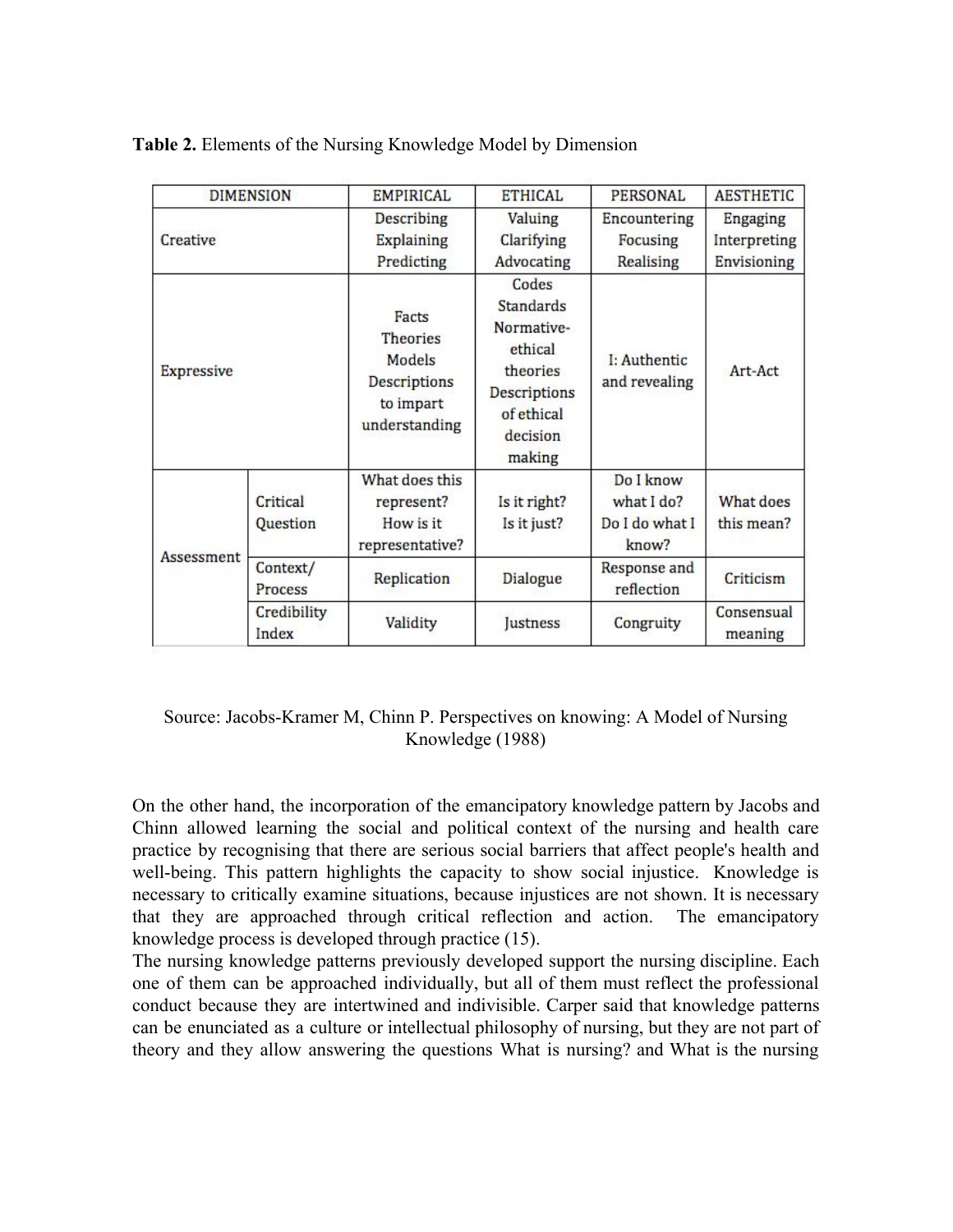practice? (12).

## **RESULTS**

The results from scientific evidence on Carper's knowledge patterns in nursing education, clinical practice, and research are the ones described below.

In the scientific literature review we found that the typology supports the reference frameworks of several researches that provide the epistemological and ontological foundations, which have been cited over 1800 times in the scientific literature because of their great influence in nursing (19). In this respect, Laura Alberto argued that the practice generated by research develops the empirical pattern, though other authors could argue otherwise. She claims that the ethical, aesthetic, and personal knowledge patterns are subjects to be investigated (20). Most of the literature reviewed, which tries to show the development of knowledge patterns in education or assistance, develops the qualitative research by looking into care situations of the phenomenological type, using storytelling as a technique to explore the individual's experiences when providing care. Fawcett and Lee recognised the importance of developing the production of knowledge in nursing, from undergraduate through to PhD studies to show it in the nursing practice. It is important to involve all the nursing staff, teachers and researchers to create new theories and assess the existing ones. They mention the importance of not only developing the nursing sciences, but also of incorporating all its specific areas because knowledge needs theory based on practical evidence. However, Carper's knowledge patterns are to be included as the result could produce new theories derived from each pattern (21). CARPER KNOWLEDGE PATTERNS AND CHRESSION IN NURSING CARE: REVIEW THE RESULTEST THE REVIEW IN THE CARE IN THE CARE IN THE CARE IN THE CARE IN THE CARE IN THE CARE IN THE CARE IN THE CARE IN THE CARE IN THE CARE IN THE CARE

In education some researchers have used storytelling as a tool to show knowledge patterns in various learning fields. Gómez et al. measured the perception of care in first term students using tools that approached some of the knowledge patterns, based on nursing theories. The results show that the personal and aesthetic patterns were perceived less frequently (22). Landeros used storytelling in a critical incident, while providing care to a patient, in undergraduate students in order to reflect on the situations students have to face in their clinical practice (23). On the other hand, Bautista measured nursing students' knowledge and relevance of informed consent in nursing care actions by identifying that the aesthetic patterns showed high variations, thus reflecting on aspects related to the function of design of care starting with the cultural baggage that students contribute reaching its highest expression all through their professional exercise and bringing their own individual and differentiating hallmark (13). Muñoz, Morales, and Torres presented the use of cinematographic material in an educational activity to improve the implementation of the care methodology by illustrating aspects related to experience of the illness, the relationships with the health professionals, and their own image in the existing films. They also said that cinema is a valuable resource in education because of its capacity to understand human experience like no other art manifestation (24).

In the field of nursing education, it was found that in the 21st century education in this discipline has had a great transformation because of the theoretical development supporting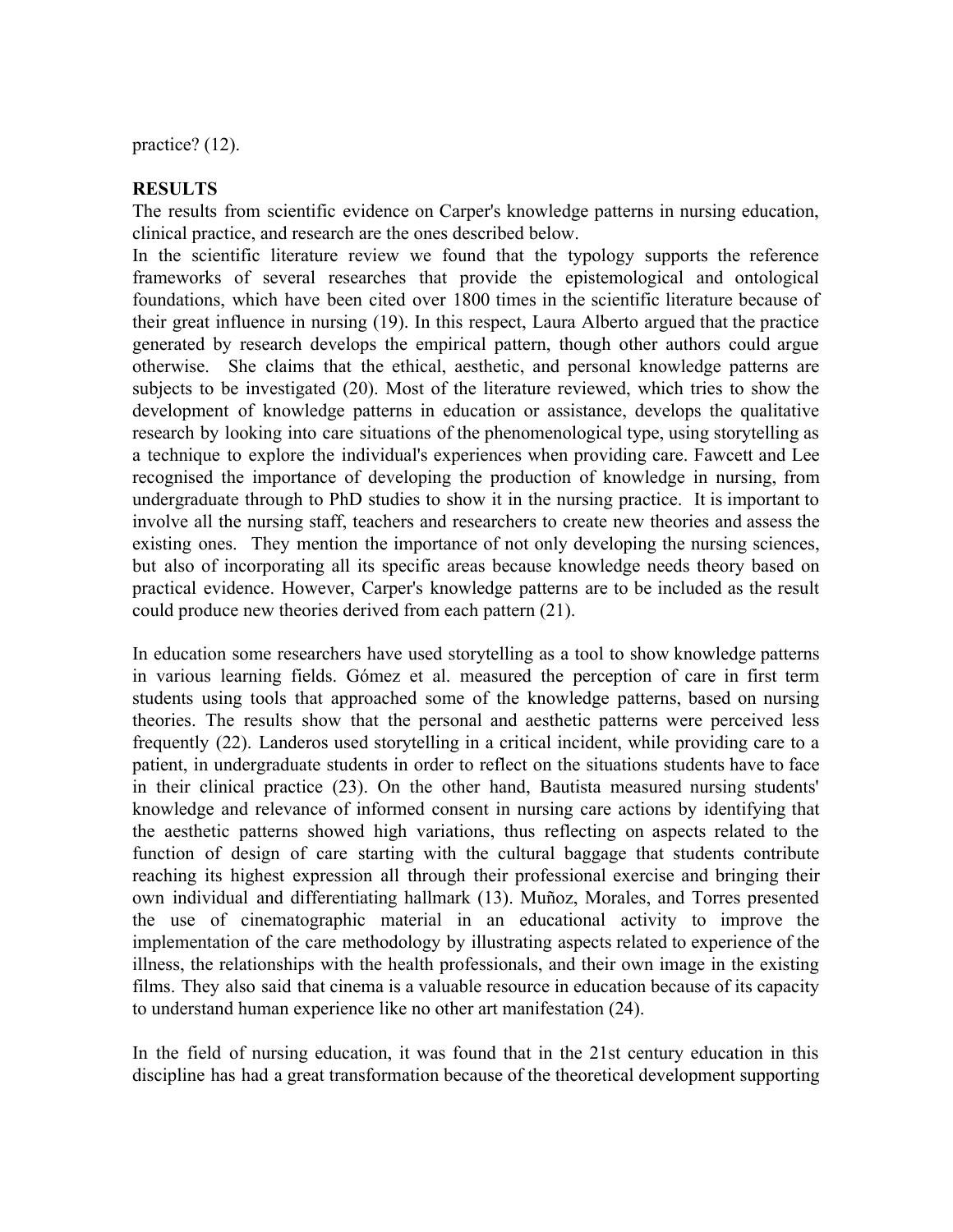it. At an educational level, taking students into account in the type of learning they acquire is a priority. The incorporation of knowledge patterns is part of most nursing programmes, because it somehow allows supporting the epistemology of the discipline; therefore, teaching them is a must in undergraduate programmes (9). In order to promote the development of abilities and skills in undergraduate programmes, it is necessary to establish a syllabus that involve the students and the teachers so as to produce the self-reflective, critical, and analytical capacity of the students and thus favour intellectual development, art appreciation, oral and writing skills, decision-making, acquisition of values, problem solution, introspection, and research from the very beginning (25). The relevance of incorporating art and humanities in nursing education as well as the use of an approach that integrates its knowledge patterns becomes apparent (10). For a student to develop a better sensorial perception, it is necessary to promote the development of the creative capacity (imagination/visualisation) not only for technical activities or procedures, but also for interaction with other people. The development of the cognitive dimension of other fields of interest (historical, linguistic, technical, or cultural) that favours the acquisition of knowledge in a globalised fashion and of a baggage to improve their oral and body expression must be motivated. It is necessary to promote the expressive dimension in order to favour the personal and aesthetic patterns, so that the nurses learn to express their feelings, desires, and emotions through various art techniques (feelings are expressed through painting, body expression, dramatization, poetry, literary expression, music, recording and filming experiences, the use of state of the art technology) among others. The development of the ethical knowledge pattern must be promoted by establishing learning strategies that allow the students to analyse clinical situations that lead them to experience ethical-moral decision making. CARPER KNOWLEDGE PATTERNS AND CHROSSON INVESTING CARE REVIEW 318<br>
is a promity. The mecomentation of havoidegle patterns is part of most internal geographics<br>
is a promity. The mecomentation of havoidegle patterns is part

In the nursing care clinical practice the contribution shows that there is sufficient scientific evidence that this discipline uses the knowledge patterns to show the development of care in various health areas. Muñoz and Casique tell a care experience in the nurse-patient relation (a boy with neurological and motor sequelae) that involved the feeling of "tenderness". They showed that Carper's patterns are a tool of great importance in the development of the disciplinary knowledge with its epistemological and ontological approach since they allow studying the nurse's knowledge as a person (26). On the other hand, Gómez-Palencia analysed the nursing storytelling technique in an adult patient with cardiovascular disease in an emergency room who was taken care of by nursing students and their teacher. She used knowledge patterns when describing the nursing care experience to identify the health phenomenon of the patient, which facilitated the nursing staff's duty of providing care holistically (27). In turn, Briñez analysed a nursing storytelling derived from an interview with a caretaker in the home of a patient with chronic degenerative disease. She used Kirsten Swanson's care theory and assessed six knowledge patterns: personal, empirical, ethical, aesthetic, socio-political, and emancipatory underscoring that nurses require to develop ethical and aesthetic values as skills to provide the art of care of "listening" (10). Pech used storytelling to analyse knowledge patterns through communication and establish a relation of affection between an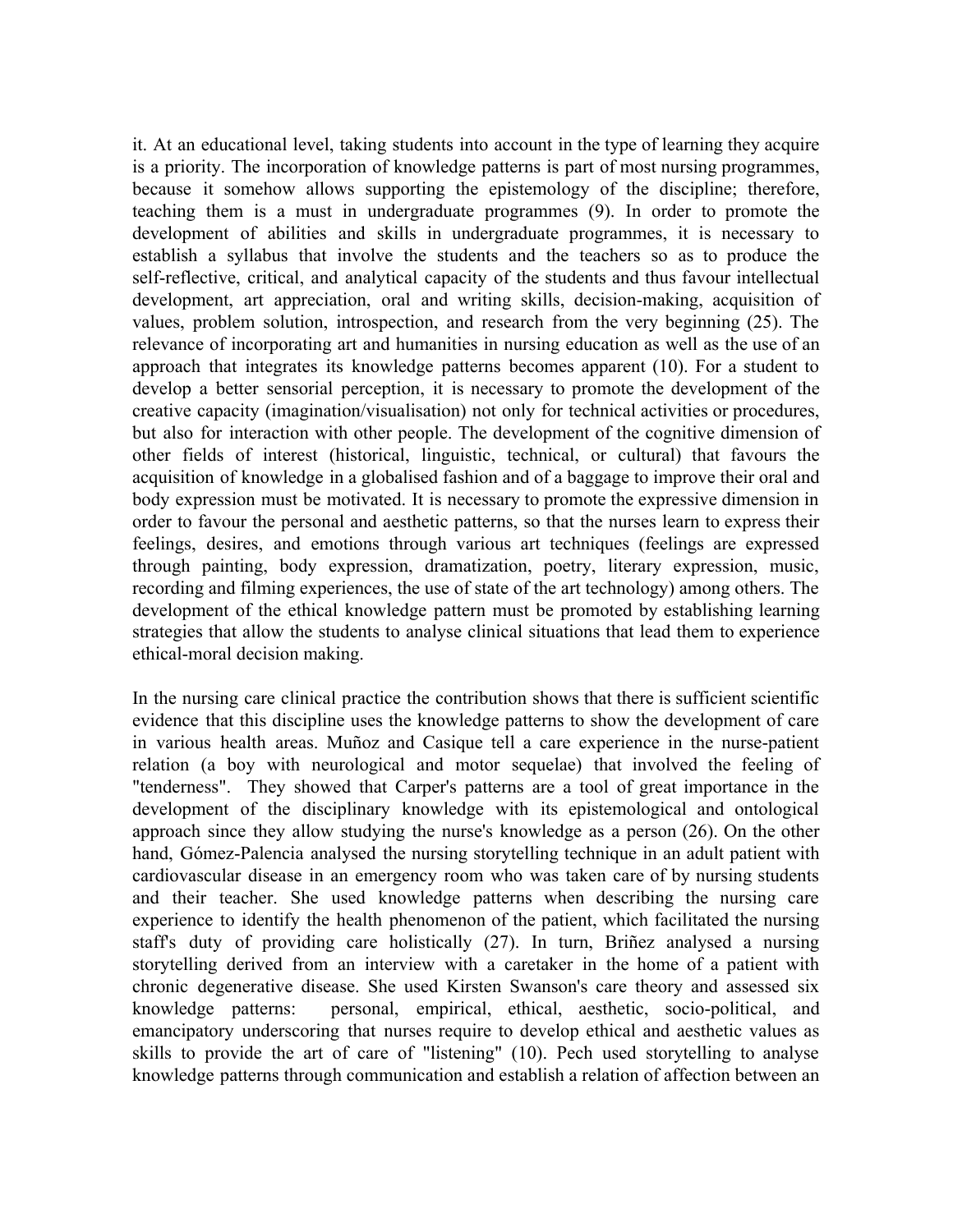elderly patient and a nurse, showing that the affection shown by nurses to the people under their care is of great importance and fundamental for their recovery (28). Likewise, Hernández used storytelling about the care experience of an elderly chronic patient with communication problems and identified that the ethical and aesthetic values must be developed by the nurses in order to develop the art of care of "listening" (17). This is why the aesthetic knowledge is a key element for the nursing practice, but unfortunately it is perceived as imaginary in the profession, ever more distant from the social meaning of nursing. On some occasions, the art of nursing is related to the search for professional identity or the search for an integrating practice by developing technique the most (doing things right) than showing the necessary sensitivity according to the situations that arise with the patient. Establishing an interpersonal subject-object relationship as the essence of nursing will allow the development of personal knowledge. However, experience is required to achieve it (29).

In nursing research, Espitia analysed the nursing care in the field of plastic surgery from the perspective of knowledge patterns to show how the care practice is expressed, developed, and supported through them, highlighting as relevant that the ways of acquiring each knowledge pattern range from the simple to the complex and must be a personal task that improves the quality and significance of every care act (18). Table 3 shows the summary of the articles selected.

## **CONCLUSIONS**

The use of Carper's knowledge patterns in nursing has served as philosophical support for this discipline ever since they were proposed. They emerged at a very early stage in the incipient development of the nursing science and after decades they still are a fundamental pillar for epistemology (knowledge proper of nursing) and ontology (the essence of being). Carper's knowledge patterns typology was a proposal that allowed organising and grouping the knowledge of the discipline. Each nursing knowledge pattern has essential dimensions and elements that make its understanding easier. They are all indivisible; they can be used individually, but they are integrated as a whole when the practice of care is developed. The four patterns can be shown through creativity, expression, and can be assessed in the provision of nursing care. The hardest pattern to prove, but very important one, is the personal one, as it is necessary that the nurses get to know themselves as persons so as to establish authentic therapeutic relationships between them and the patients they provide care to, in order to favour the individuals' well-being. CARPER KNOWLEDGE PATTERNS AND CPRESSION IN NEW ROWER CARE:<br>
relative rate is of great importance and findimental for their recovery (28). Likewise, Hermindot used anyielly about the care ceremonic and information problems

## **BIBLIOGRAPHICAL REFERENCES**

- 1. Rubio AM, Arias BM. Fenomenología y conocimiento disciplinar de enfermería. Revista Cubana de Enfermería. 2013; 29 (3):191-198.
- 2. Vílchez BV, Sanhueza AO. Enfermería: Una disciplina social. Enfermería en Costa Rica. 2011;32 (1): 81-88.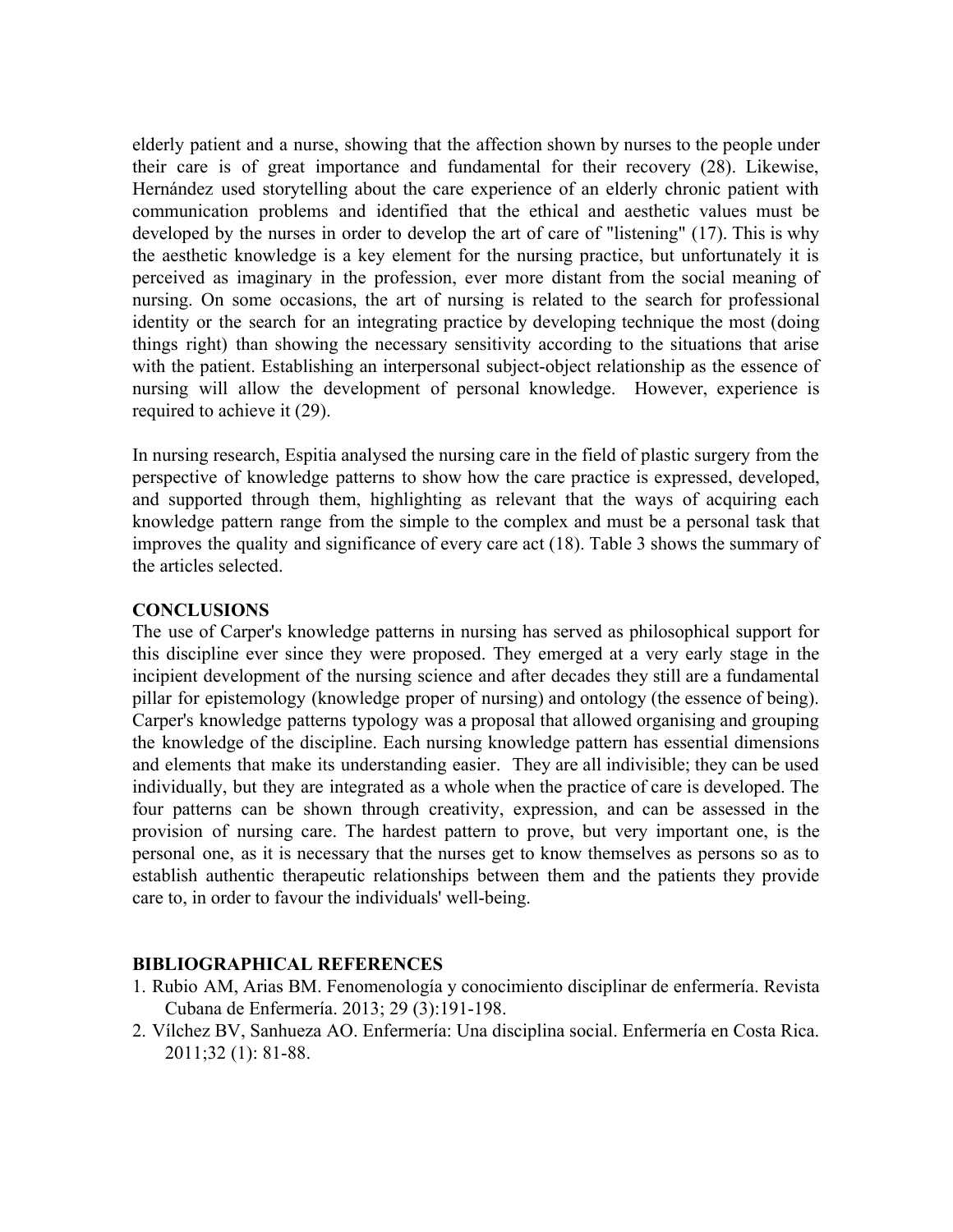- 3. Argote LA, Burbano C, Santamaría C, Vásquez ML. El desarrollo disciplinar: Razón de ser, sentipensar y hacer en enfermería. Colomb Med. 2011;42 (1):78-85.
- 4. Carper BA. Fundamental patterns of knowing in nursing. Advances in nursing science.  $(1978);1(1):13-24.$
- 5. Durán de Villalobos M. La ciencia, la ética y el arte de enfermería a partir del conocimiento personal. Aquichan. 2005;5(1):86-95.
- 6. Real Academia Española. Conocimiento. Diccionario de la lengua española. Disponible en: http://lema.rae.es/drae/?val=conocimiento
- 7. Liberona D, Ruiz M. Análisis de la implementación de programas de gestión del conocimiento en las empresas chilenas. Estudios gerenciales. 2013;29:151
- 8. White J. Patterns of knowing: Review, critique and update. Advances in nursing science. (1995);17 (4):73-86.
- 9. Durán de Villalobos M. Enfermería: Desarrollo teórico e investigativo. Proyecto Innovar. Universidad Nacional de Colombia. 2001. 26-39.
- 10. Briñez AK. Narrativa de enfermería: visión y patrones de conocimiento en una entrevista en el hogar. Rev. Colombiana de Enfermería. 2014;9(9):142-148.
- 11. Jacobs-Kramer M, Chinn P. Perspectives on Knowing: A Model of Nursing Knowledge. Scholarly Inquiry for Nursing Practice: An International Journal. 1988;2(2).
- 12. Durán de Villalobos MM. Marco epistemológico de la enfermería. Aquichán. 2002;2(1):7-18.
- 13. Bautista EG. Conocimiento e importancia en los estudiantes de enfermería sobre el consentimiento informado en actos del cuidado de enfermería. Investig Enferm. Imagen Desarr. 2015;17(2): 1-17.
- 14. Hernández D. Una experiencia fundamental para mejorar el arte y la ciencia de cuidar. Revista Ciencia y cuidado. 2013;10 (1):59-66.
- 15. Martínez PM. Arte y ciencia de la enfermería. Rev méd electrón. 2008; 30 (1).
- 16. Ramírez E.N, Quintana ZM, Sanhueza AO, Valenzuela SS. El paradigma emancipatorio y su influencia sobre el desarrollo del conocimiento en enfermería. Enferm. glob. 2013:12(30):410-421.
- 17. Hernández DV. Una experiencia fundamental para mejorar el arte y la ciencia de cuidar. Revista Ciencia y Cuidado. 2013;10(1):59-66.
- 18. Espitia CL. El cuidado de enfermería en el contexto de la cirugía plástica estética: una reflexión a partir de los patrones de conocimiento. Umbral científico. 2009;15: 8-14.
- 19. Eisenhauer ER. An interview with Dr. Barbara A. Carper. Advances in Nursing Science. 2015;38 (2):73-82.
- 20. Alberto, L. Formación para la ciencia: una reflexión sobre los desafíos de la investigación en enfermería en la región de Latinoamérica. Rev. Cuidarte. 2014;5 (2):713-716. CARPER KNOWLEDGE PATTERNS AND EXPRESSION IN NURSING CARE: REVIEW STUDY 85 Enfermería: Cuidados Humanizados, Vol. 7, nº 1 - Junio 2018 - ISSN: 1688-8375 ISSN en línea: 2393-6606
	- 21. Fawcett J, Lee R. Advancing Nursing Knowledge: A Response to Burns' Letter to the Editor. Nursing Science Quarterly. 2014; 27 (1):88-90.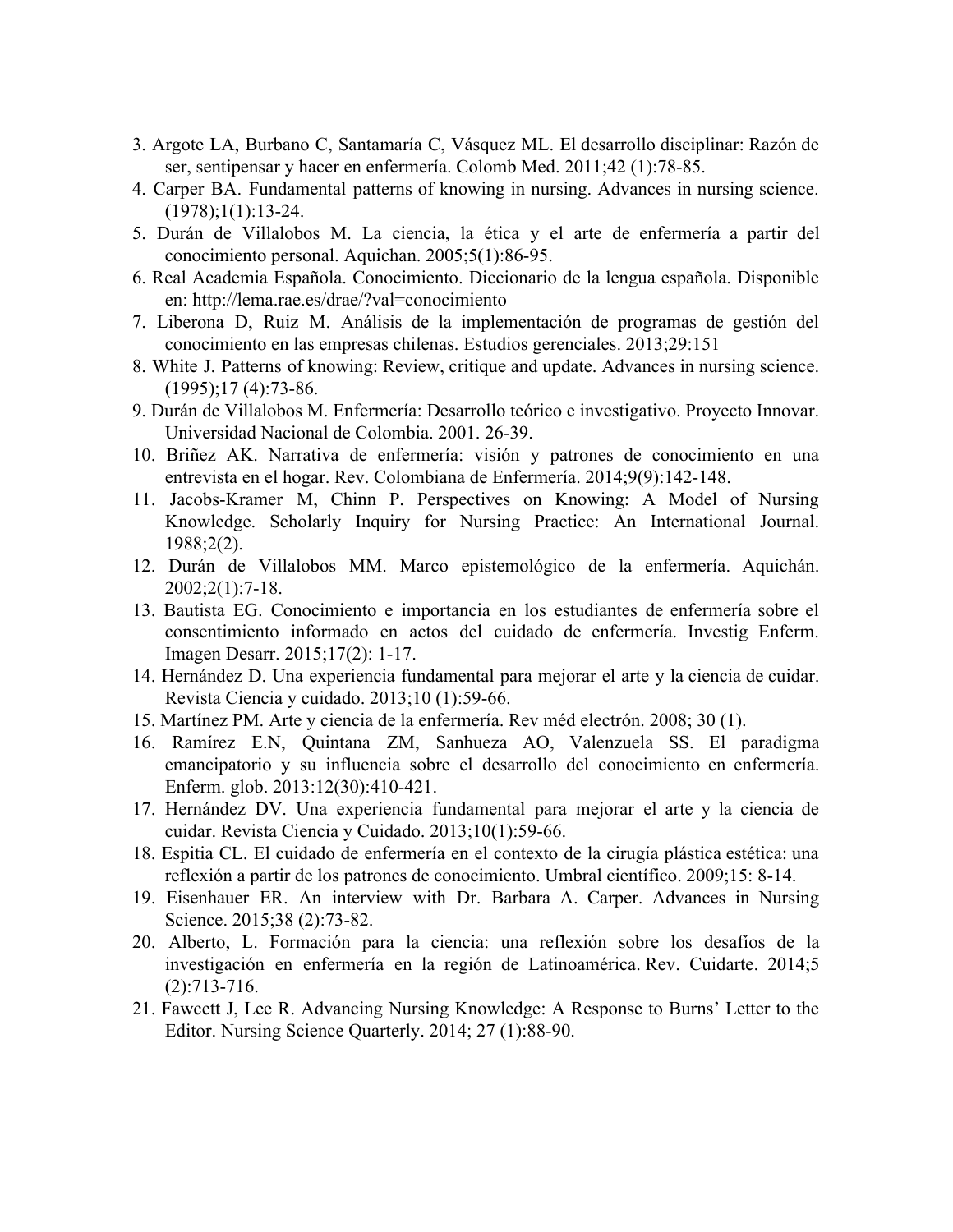- 22. Gómez RO, Daza CL, Zambrano C, Vladimir M. Percepción de cuidado en estudiantes de enfermería: caracterización e impacto para la formación y la visión del ejercicio profesional. Avances en Enfermería. 2008; 26(1).
- 23. Landeros OE. Identificación de los patrones de conocimiento en un incidente Crítico. Horizonte de Enfermería. 2002; 13:1-7.
- 24. Muñoz F, Morales J, Torres L. El cine en la enseñanza de estrategias para el afrontamiento de la enfermedad. Enlace Rev Venezolana de Información, Tecnología y Conocimiento. 2009;6 (2): 27-37. CARPER KNOWLEDGE PATTERNS AND CONTENSION IN ARRESTS ON EXPRESSION IN A CONTENT AND A CONTENTENT AND A CONTENTENT AND A CONTENTENT AND CONTENTENT AND CONTENTENT AND CONTENTENT AND CONTENTENT AND CONTENTENT AND CONTENTENT A
	- 25. Behm K, Et al. Knowledge Development: Patterns and Outcomes. 2006.
	- 26. Muñoz TT, Casique CL. Análisis de la ternura a través de los patrones del conocimiento de Carper: Una experiencia en el cuidado de enfermería. ENE. Rev Enfermería.  $2013;7(1):1-7.$
	- 27. Gómez-Palencia I. Técnicas de la narrativa en enfermería, patrones de conocimiento y abordaje teórico. Rev. cienc. Biomed. 2012;3 (1):174-179.
	- 28. Pech GM, Casique CL. Experiencia de una relación afectiva en el cuidado de enfermería, con base en los patrones del conocimiento de Bárbara Carper. 2014; 8 (3).
	- 29. Meza-Benavides M. Construcción del conocimiento en Enfermería: Enfermeros y enfermeras tienen la palabra. Enfermería en Costa Rica. 2006; 27(1):10-16.